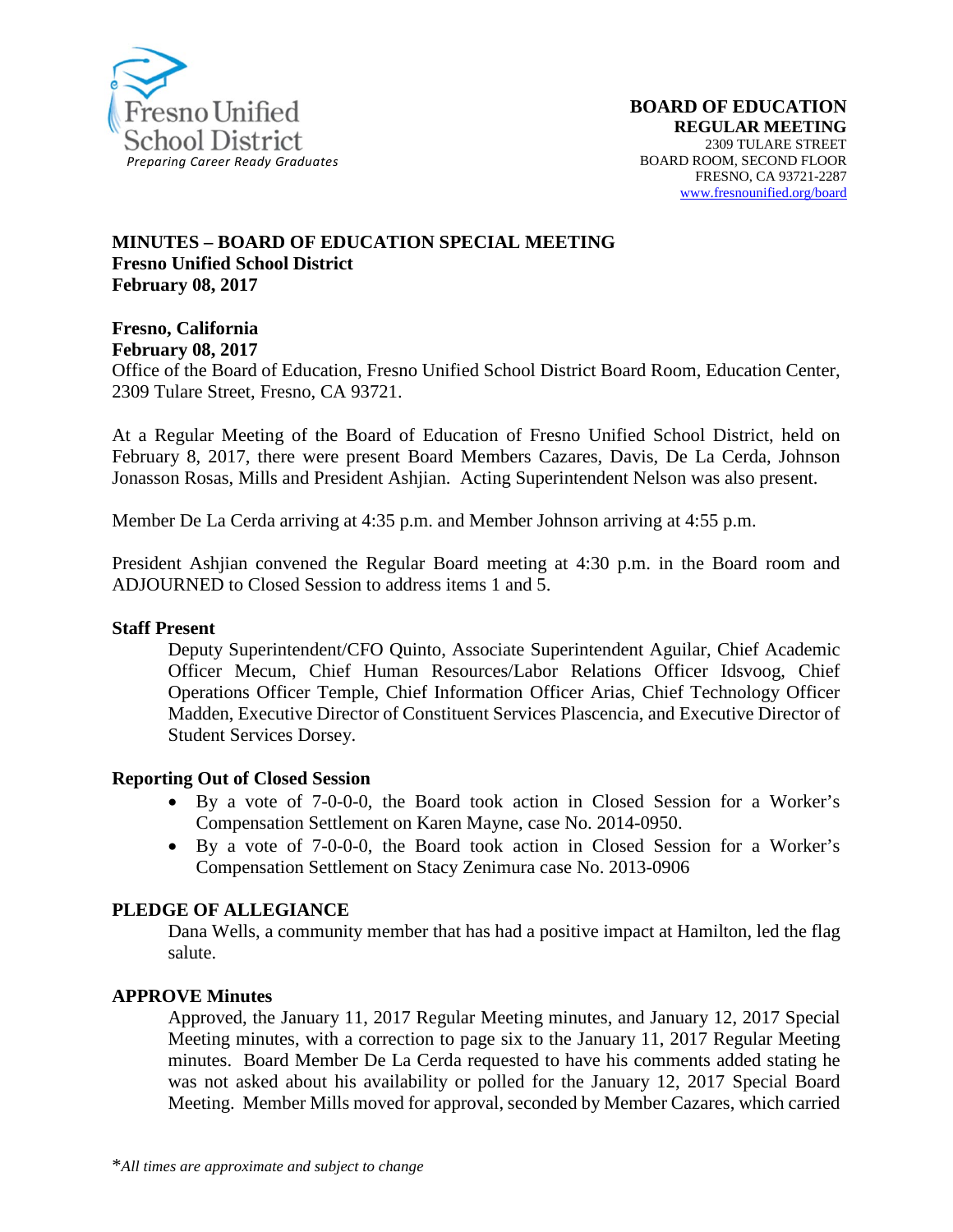a vote of 7-0-0-0, as follows: AYES: Board Members: Cazares, Davis, De La Cerda, Johnson, Jonasson Rosas, Mills and President Ashjian.

# **HEAR Reports from Student Board Representatives**

Maddie Corey, ASB President, and Alejandro DaSilva, SAB Representative from Edison High School, provided a report to the Board of Education, sharing details from their Student Advisory Board meeting and ongoing events at Edison. Maddie Corey thanked Trustee Johnson and Davis for attending their SAB meeting and thanked her for answering questions. In addition, Gaston Middle School student ambassadors were also introduced and given the opportunity to share highlights of various school activities and experiences.

# **HEAR Report from Acting Superintendent**

- Acting Superintendent Nelson welcomed Dr. Carole Goldsmith, president of Fresno City College who was in attendance. She joined a few of our staff members in a presentation about a unique partnership to relocate our Design Science High School into permanent facilities built on the Fresno City College campus.
- Nelson also shared there would be a presentation about a recommendation to add schoolbased health centers on school sites. The district is now looking to partner with Clinica Sierra Vista and Valley Children's Healthcare to expand centers to six school sites. The plan is in two phases. The first phase includes funding from Valley Children's Healthcare for the buildings, Clinica Sierra Vista providing the services, and Fresno Unified providing nursing and case-management services. Prior to the second phase of expansion, the district will revisit the plan with the board.
- The district's new emergency notification system, Rapid Alert, was launched with a text message inviting parents, guardians, and staff to Opt in**.** For staff who did not receive the test alert, an email was sent with instructions for registering. While we hope we don't have to utilize this technology very often, it's good to know we have it and can reach parents and staff quickly in the event of an emergency.
- Finally, the district hosted the annual *Excellence in Education* awards banquet at the Golden Palace Banquet Hall. Of the 49 finalists, five employees won the district's crystal award, special congratulations to:
	- o Classified category: Office Manager from Turner Elementary, Tianna Gonzales;
	- o Elementary certificated: Aynesworth, Teacher, Judith Sanchez;
	- o Middle School certificated: Ahwahnee, History Teacher, Stephen Ruiz;
	- o High School certificated: Edison, Campus Culture Director, Fabiola Perez; and
	- o Administrator: Teacher Development, Administrator, Teresa Morales-Young.
- Three of these crystal award winners, Tianna, Fabiola, and Teresa, will go on to represent Fresno Unified at the Fresno County Office of Education event next fall.

On a motion by Member Davis, seconded by Member De La Cerda, the consent agenda, exclusive of agenda items: A-5, A-10, and A-12 which were pulled for further discussion, was approved on a roll call vote of 9-0-0-0 as follows: AYES: Student Board Member Riar and McCoy, Board Members: Cazares, Davis, De La Cerda, Johnson, Jonasson Rosas, Mills and President Ashjian.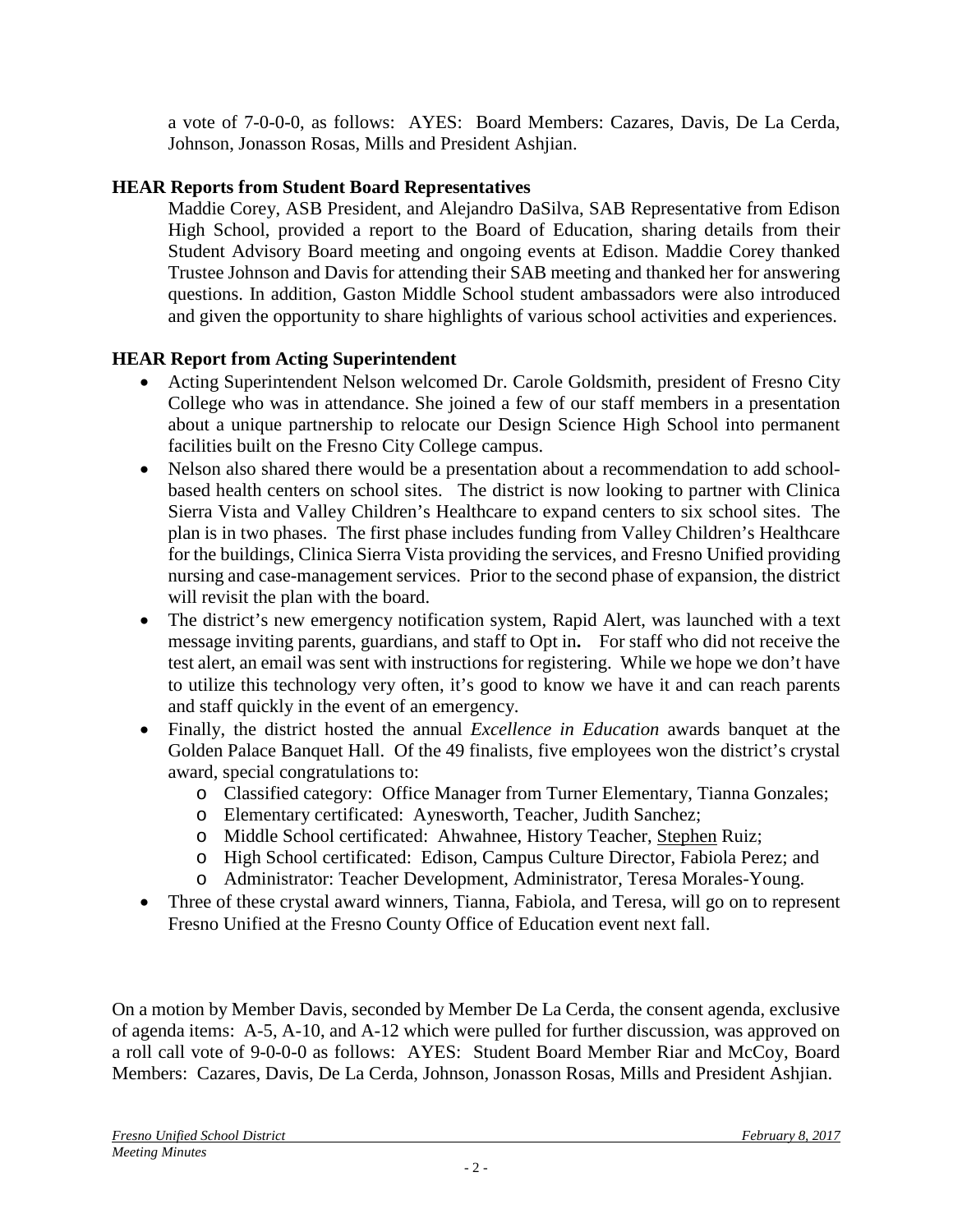# **A. CONSENT AGENDA**

- **A-1, APPROVE Personnel List APPROVED**, **as recommended** the Personnel List, Appendix A, as submitted.
- **A-2, ADOPT Findings of Fact and Recommendations of District Administrative Board ADOPTED, as recommended** the Findings of Fact and Recommendations of District Administrative Panels resulting from hearings on expulsion and readmittance cases conducted during the period since the January 25, 2017, Regular Board meeting.
- **A-3, APPROVE Independent Contractor Services Agreement with Fresno County Superintendent of Schools, Early Care and Education Department APPROVED**, **as recommended.** Fresno County Superintendent of Schools (FCSS), Early Care and Education Department along with Children Services Network and the Fresno Economic Opportunity Commission are participating in the Fresno Language Project under the David and Lucile Packard Foundation grant, Starting Smart and Strong Initiative. The services will support the innovative practices of the Fresno Language Project.
- **A-4, APPROVE Amendment to the Citizens' Bond Oversight Committee Bylaws to Include Oversight of Measure X Expenditures**

**APPROVED**, **as recommended** amended Bylaws of the Citizens' Bond Oversight Committee (CBOC) to reflect previous Board action to designate the CBOC with responsibility for expenditure oversight for Measure X as well as Measure Q. The amended CBOC Bylaws also remove "Measure K" from the Bylaws, as all Measure K bond proceeds have been expended and there is no longer need for oversight. The CBOC reviewed and approved the recommended amendment to the Bylaws at the January 24, 2017 Oversight Committee meeting.

# **A-5, APPROVE Agreement with MGT of America to Conduct Facility Conditions Assessments of All Schools**

## PULLED for discussion

**APPROVED**, **as recommended** an agreement with MGT of America to conduct facility conditions assessments of all district schools. The agreement is in the amount of \$359,863 and is for the period February  $9 -$  June 30, 2017. It is anticipated that the school site evaluations will be conducted in March and April with assessment reports to follow. The purpose of a facility conditions assessment is to objectively determine, using independent facilities experts and a standardized rating tool, the existing conditions of school buildings and grounds. Results of the facility conditions assessment will be combined with other factors/criteria to help guide the planning/prioritization of future Measure X projects.

For the record, comments/questions were made regarding the rationale in picking MGT of America instead of going through a Request For Proposals (RFP) process, would the assessment change any of the projects that have already been discussed with Measure X, will the assessment be an overlay to the existing facilities Master Plan and are we providing them data regarding enrollment, will projects discussed for Measure Q remain the same,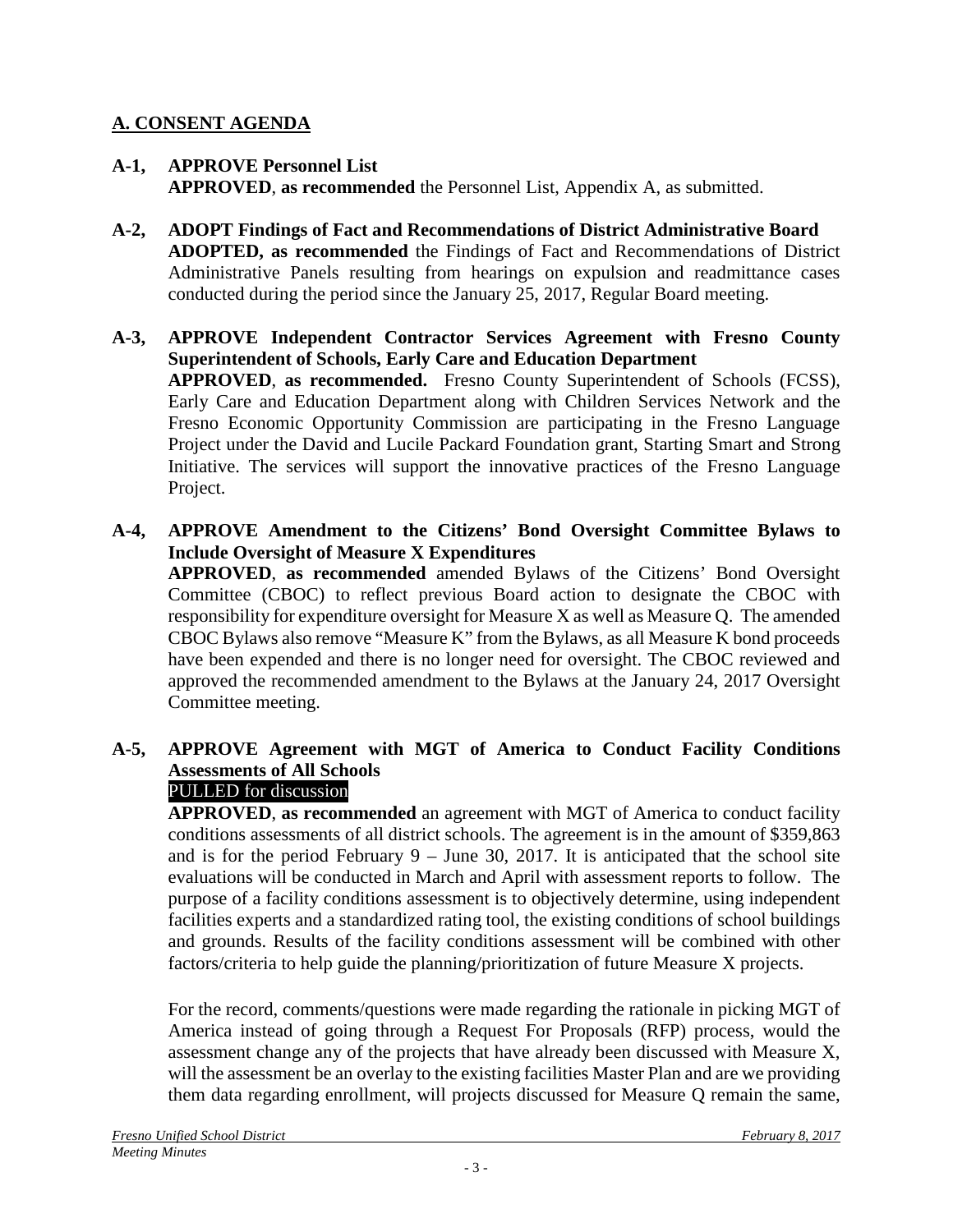what is MGT actually assessing. Chief Operation Officer Karin Temple was available to answer questions and provide clarification. Member Davis moved for approval, seconded by Member De La Cerda, which carried a 7-0-0-0 as follows: AYES: Board Member Cazares, Davis, De La Cerda, Johnson, Jonasson Rosas, Mills and President Ashjian.

# **A-6, APPROVE Use of Individual Piggyback Contracts in 2016/17**

**APPROVED**, **as recommended** piggyback contracts proposed for utilization during 2016/17. Piggybacking is authorized under Public Contract Code 20118 and is a best practice that takes advantage of competitive pricing from a contract formally bid by another school district or public agency. Approval does not commit the district to purchases or use of any specific contract. Purchases associated with piggyback contracts will be presented to the Board for ratification on a future purchase order report.

# **A-7, APPROVE Award of Bid 17-15, Disposable Meal Trays**

**APPROVED**, **as recommended** Bid 17-15 for disposable meal trays to serve school meals under the National School Breakfast Program and National School Lunch Program. The request for bid was lawfully advertised on December 15, 2016 and December 22, 2016. The bids were opened on January 5, 2017. Notifications were sent to nine (9) vendors, and the district received one (1) response. The bid is for a one-year term price agreement with the option to extend for two additional one-year periods.

Staff recommends award to the lowest, responsive bidder:

Plastic Packaging Inc. (Sacramento, California) \$1,452,646

#### **A-8, DENY Claim #17-0103-0001 DENIED, as recommended** a Claim for Damages by a Minor, case #17-0103-0001.

# **A-9, RATIFY Independent Contractor Services Agreement with Reading and Beyond for 2016/17**

**PULLED FROM THE AGENDA PER STAFF** an independent contractor services agreement representing year two of a three-year agreement between Fresno Unified School District and Reading and Beyond.

# **A-10, RATIFY Change Orders for the Projects Listed Below** PULLED for discussion

**RATIFIED, as recommended** Change Orders for the following projects:

- Bid 16-04, Robinson Elementary School New Kindergarten Building Construction Change Order 3: \$13,660
- Bid 16-21, Duncan Polytechnical High School Gymnasium New Cooling Addition Change Order 1: \$17,264
- Bid 16-23, Roosevelt High School Gymnasium New Cooling Addition Change Order 1: \$36,416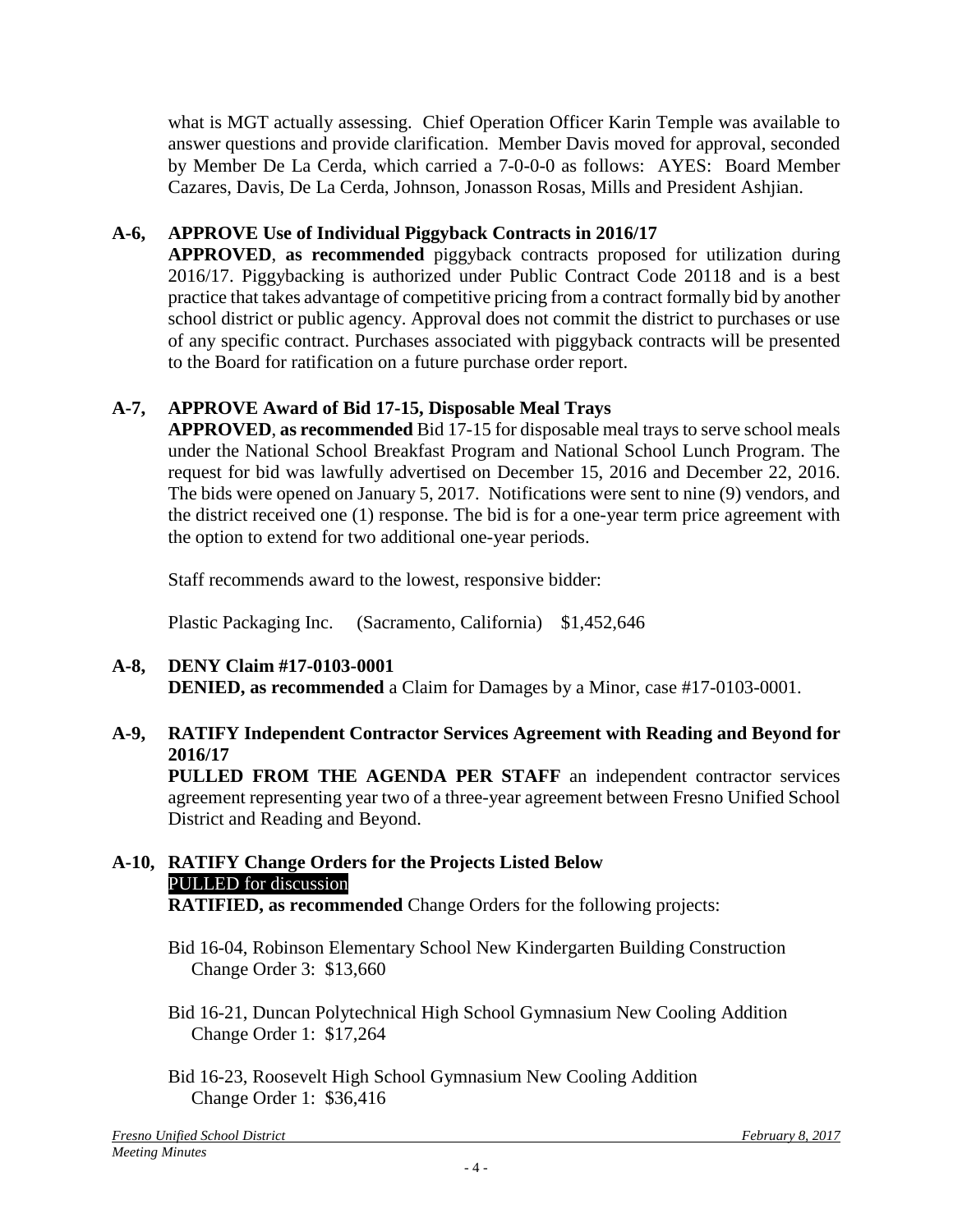Bid 16-27, McLane High School Gymnasium New Cooling Addition Change Order 1: \$5,245

Bid 16-32, Summer 2016 Portable Classroom Relocation and Infrastructure Project

| Change Order 1 (Ayer):   | \$14,309 |
|--------------------------|----------|
| Change Order 2 (ATP):    | \$9,509  |
| Change Order 2 (Bakman): | \$1,006  |
| Change Order 2 (Ewing):  | \$1,740  |
| Change Order 2 (Patiño): | \$1,175  |

For the record, comments/questions were made regarding reasons for abstaining to the vote by President Ashjian as follows: "Davis Moreno Construction is a vendor included in the change orders comprising Agenda Item A-10. I have been a subcontractor for Davis Moreno Construction on other projects not involving Fresno Unified and therefore, I have an indirect financial interest in this vendor's purchase orders. However, because I have done work with Davis Moreno Construction for at least 5 years prior to my election to this Board, my conflict is remote and therefore, I am abstaining from this vote pursuant to Board Bylaw 9270." Member Davis moved for approval, seconded by Member Mills, which carried a 6-0-1-0 vote. AYES: Board Members: Cazares, Davis, De La Cerda, Johnson, Jonasson Rosas and Mills. ABSTENTION: President Ashjian

# **A-11, RATIFY the Filing of a Notice of Completion**

**RATIFIED, as recommended** a Notice of Completion for the following project, which has been completed according to plans and specifications:

## **Bid 16-04 Robinson Elementary School New Kindergarten Building Construction**

| Presented for information only      |             |
|-------------------------------------|-------------|
| Original contract amount:           | \$1,826,000 |
| Change order/s previously ratified: | \$28,466    |
| Final contract amount:              | \$1,854,466 |

## **A-12, RATIFY Purchase Orders from November 1, 2016 through December 31, 2016** PULLED for discussion

**RATIFIED, as recommended** purchase orders issued from November 1, 2016, through December 31, 2016.

For the record, comments/questions were made regarding reasons for abstaining to the vote by Board President Ashjian and Board Member Cazares as follows. President Ashjian: "Davis Moreno Construction, Todd Companies, Inc., Elite Landscape Construction and Expo Party Rental are vendors included in the Purchase Orders for November 1 through December 31, 2016. Because I have been a subcontractor for Davis Moreno Construction on projects not involving Fresno Unified and because I have done business with the other three vendors on non-Fresno Unified projects, I have an indirect financial interest in these vendors' purchase orders. However, I have been working with Davis Moreno Construction, Todd Companies Inc., Elite Landscaping and Expo Party Rental for at least 5 years prior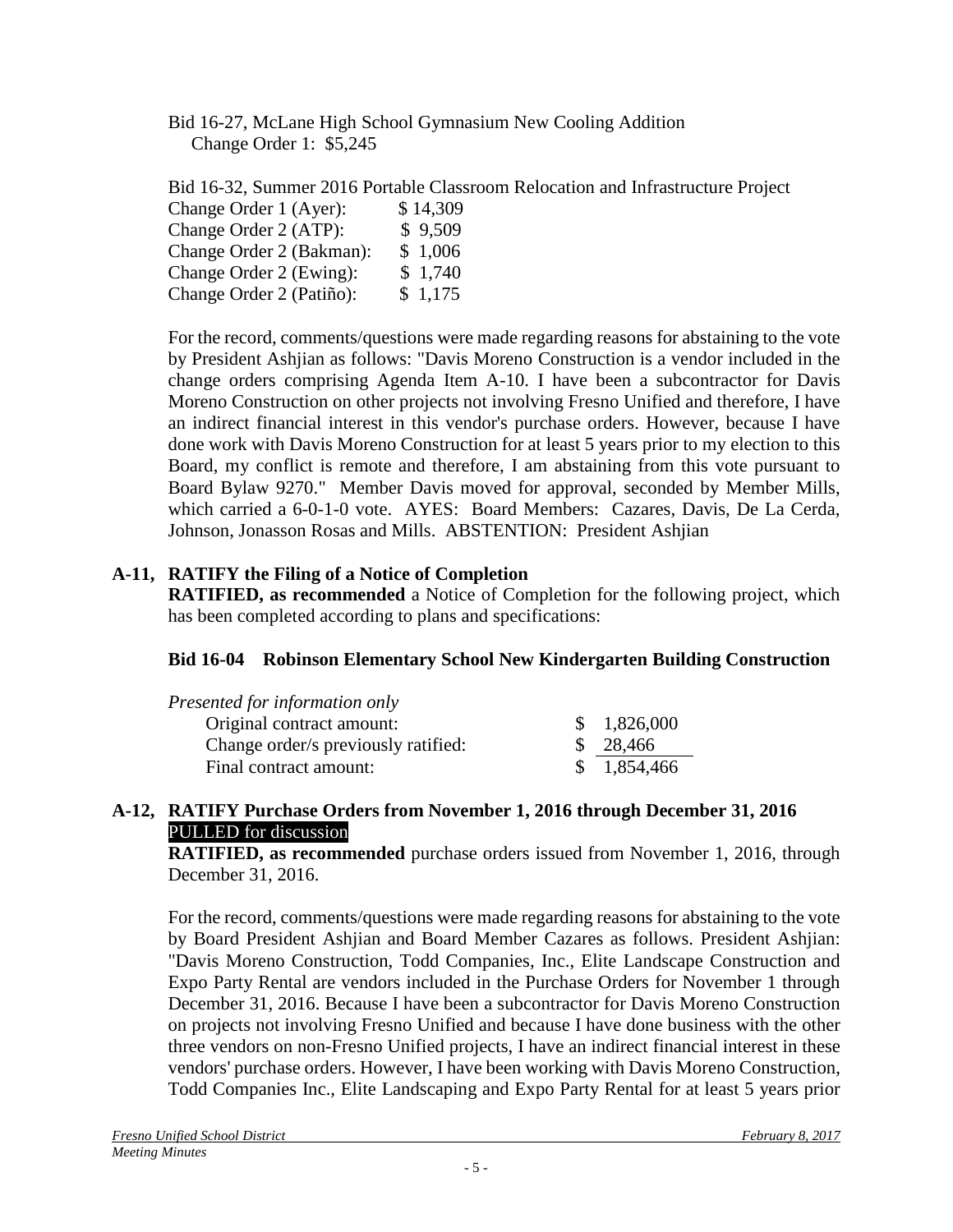to my election to this Board, my conflict is remote and therefore, I am abstaining from the vote on these vendors pursuant to Board Bylaw 9270." Clerk Cazares: "M Street Arts Complex, doing business as FFDA Properties LLC, is the vendor for purchase order number 452418 as stated in item A-12. FFDA Properties LLC is owned by Assemi Brothers. I work for Assemi Brothers, and I have worked there for more than 3 1/2 years. I am not an officer or director of the company. I do not own any stock in the company. I did not participate in formulating the bid for this contract. Therefore, I have a remote financial interest in this purchase order under Government Code section 1091, subsection (b)(2). I am abstaining from this vote pursuant to Board Bylaw 9270." Member Davis moved for approval, seconded by Member De La Cerda, which carried a 5-0-2-0 vote. AYES: Board Members: Davis, De La Cerda, Johnson, Jonasson Rosas and Mills. ABSTENTION: President Ashjian and Member Cazares.

# **END OF CONSENT AGENDA**

## **UNSCHEDULED ORAL COMMUNICATIONS**

**Gloria Hernandez** – Spoke about *Plyler v. Doe* and the rights of all students to receive an education and offered her assistance in being part of a subcommittee to draft a safe place resolution for the district.

**Alicia Crispin** – Spoke about her son who attends Jackson Elementary. Her son who is six years old and is in Special Education was suspended and needs help.

**Stacy Williams** – Spoke about the Safe Place Resolution. Would like the community to be involved, make it a strong resolution and take immediate action. Our children are stressed and need to feel safe.

**Joe Barron** – Spoke about the IB diploma program at Fresno High school and a Williams Complaint filed in March 2016, alleging the school being out of compliance for free and appropriate public education and assessment accommodations.

**Maria Robles** – Spoke about concerns at Jackson Elementary. Concerns regarding one small gate in the back which is very muddy and hazardous. Also, the parking lot has been closed and it is difficult to drop off our children plus there is no crossing guards nearby.

**Luis Ojeda** – Spoke on behalf Californians for Justice and students to adopt a Safe Haven policy. Urged the board to be bold and not afraid and to stand with our students.

**Alheli Cuenca** – Spoke about the importance of Fresno Unified adopting a strong Safe Haven Resolution to protect the students.

**Henry Delcore** – Spoke about the need for a strong Safe Haven Resolution.

**Willie Lopez** – Spoke about his past, growing up, and urged the board to think about how these people play an important part in our society when they vote on a Safe Haven Resolution.

**Blong Xiong** – Spoke about his desire to have an in-house Interim Superintendent and requested that the community be involved in selecting a new Superintendent.

*Trustee Mills requested that Acting Superintendent Nelson and Brian Beck respond to Mr. Joe Barron remarks in a board communication*.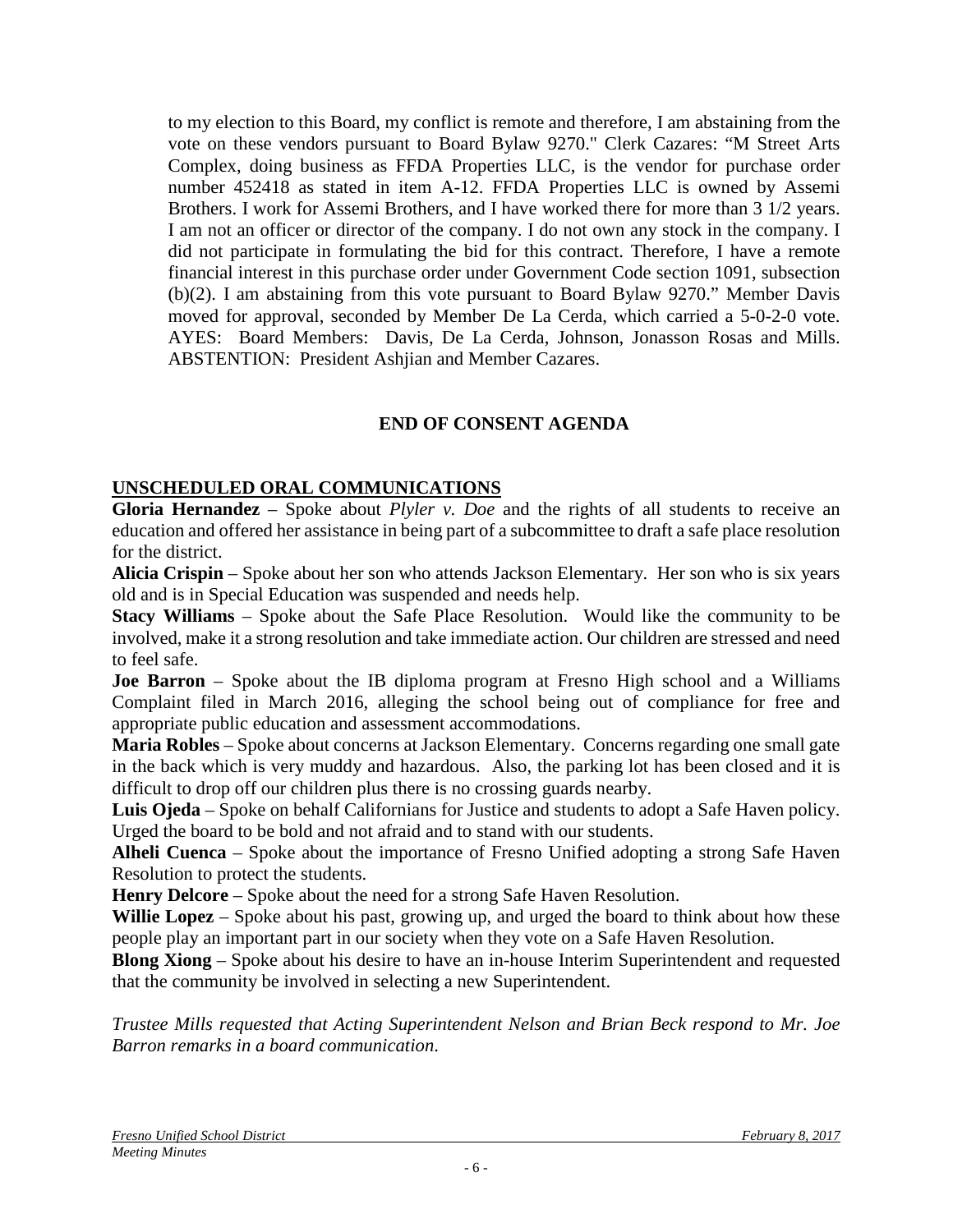# **B. CONFERENCE/DISCUSSION AGENDA**

## **Agenda Item B-13, Present and Discuss the 2017/18 Strategic Budget Development**

At the January 25, 2017 Board of Education meeting, the 2017/18 Governor's Proposed Budget and the district's preliminary strategic budget development was discussed. Staff and the Board continued budget development discussions.

Presentation by Deputy Superintendent/CFO, Ruth F. Quinto and Tammy Townsend

An opportunity was provided to hear questions/concerns from members of the board and staff was available to respond.

## LCAP Discussion:

For the record, comments/questions were made regarding the expanding efforts to develop positive student relationships, discipline and nurses, encouraged to see more robust responses from our students, LCAP annual cycle and the response in writing requirement, written responses, CTE needs to be equitable and equal across the board, social and emotional as a priority for targeted groups and ensuring they receive allocations, noticed there were no options for health care or nurses, meetings held with DELAC, and asked if information is broken down by region. Tammy Townsend was available to answer questions and provide clarification. No action was required for this item.

#### Budget Discussion:

For the record, comments/questions were made regarding staffing ratios of nurses, PLUS teachers, Pre-Kindergarten and Transitional Kindergarten, and core classes, reasons for and against the need for board assistants, the need to add staff to constituents services, pros and cons of having discretionary funds for each board member, COLA of 1.48% for Special Education - \$300,00 in 2017/18 for Fresno Unified more than the previous year, funds for CTE, guidance counselors per middle school, counselors being overwhelmed in the first few weeks of school, and looking forward to seeing Special Education and English Language ratios. Deputy Superintendent/CFO, Ruth F. Quinto was available to answer questions and provide clarification. No action was required for this item.

#### **Agenda Item B-14, Discuss and Approve Award of Request for Proposals 17-12, School-Based Health Care Provider Services for Various School Campuses**

Clinica Sierra Vista (CSV) is partnering with Valley Children's Healthcare to operate health and wellness centers at six district schools, to be implemented during 2017/18 and 2018/19. Addams, Bakman, Duncan, Sequoia, Sunnyside and Tehipite have been identified based on data specific to health indicators and access to healthcare, and site ability to accommodate a health center facility. School-based health centers are an effective way to provide access to healthcare for students and families, in partnership with a federally qualified provider and with minimal district support. Research indicates a link between student success and access to healthcare.

## Presentation by Chief Operations Officer, Karin Temple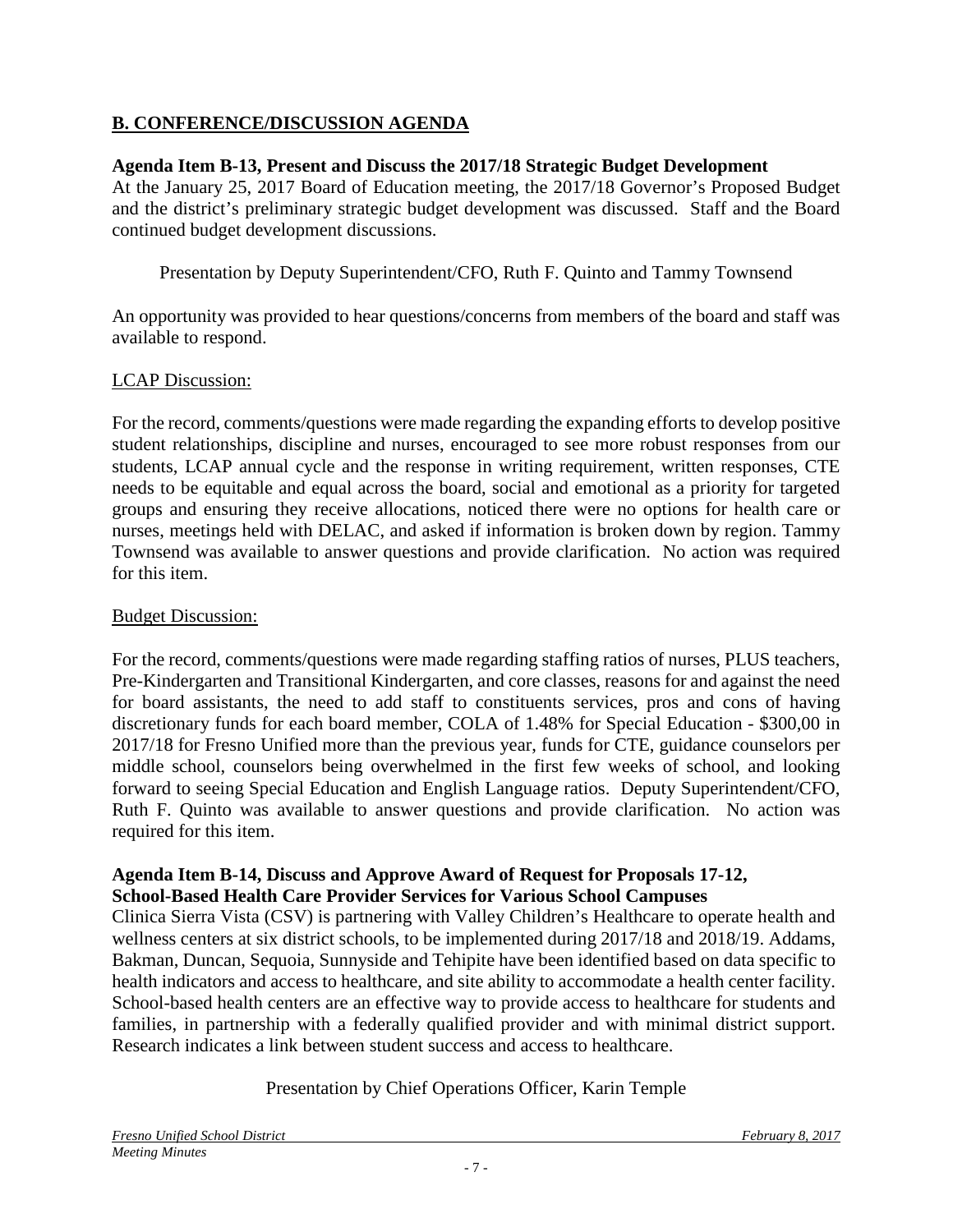An opportunity was provided to hear questions/concerns from members of the board and staff was available to respond.

For the record, comments/questions were made regarding, getting more than just the six clinics, concerns on the zip codes that were selected, indicators that were used to decide on location of clinics, plans for creating a larger facility at Bakman, access to mobile services such as eye and dental, concern from constituents that Clinica Sierra will close some locations, mental health aspect of the clinics, and the intent of hiring one full-time nurse at each clinic and not pulling from existing staff. Chief Operations Officer, Karin Temple, Stephen W. Schilling CEO of Clinica Sierra, and Todd Sumtrapak CEO of Valley Children's Hospital were available to answer questions and provide clarification. Member De La Cerda moved for approval with Member Mills amending the motion, seconded by Member Ashjian, which carried a 6-1-0-0 vote. AYES: Board Members: Cazares, De La Cerda, Johnson, Jonasson Rosas, Mills and President Ashjian. NOES: Board Member Davis.

Amended motion states that staff will work with Clinica Sierra and Valley Children's hospital to propose a plan to increase the health centers in the other parts of the district using all data provided in 90 days. Also added was the proviso stating sites will be staffed with a school nurse and that we do not pull from existing staff.

Board Member Davis wanted it noted that she is in favor of school-based health care provider services for district school campuses

## **Public Comment:**

The following individuals spoke in support of School-Based Health Centers and the many benefits that will be achieved from the services that will be provided:

- Marissa Corpus
- Kay Bertken
- Jennifer Chou
- Kathleen Rindahl
- Pam Larios
- Patricia Attitya
- Teri Reichert

## **Agenda Item B-15, Discuss and Decide in the Matter of the Charter Renewal Petition for Valley Preparatory Academy**

Valley Preparatory Academy Charter (Valley Prep or VPA) has delivered a renewal petition to the district seeking authorization to operate July 1, 2017 through June 30, 2022. Valley Prep is currently serving approximately 365 students in grades transitional kindergarten through eight. The school is located at 4221 N. Hughes Ave. in Fresno.

## Presentation by Debra Odom

An opportunity was provided to hear questions/concerns from members of the board and staff was available to respond.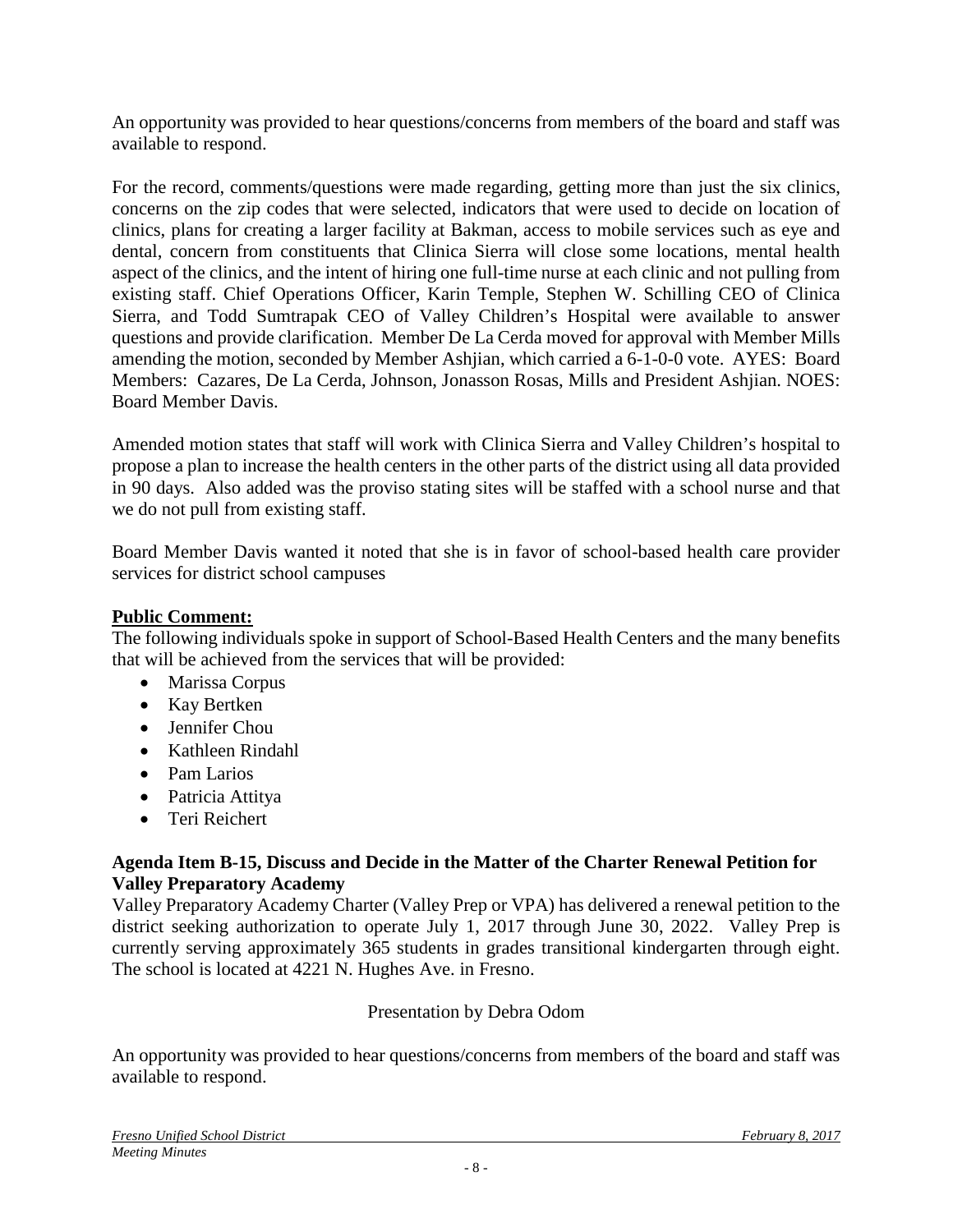For the record, no comments/questions were made regarding the presentation. No action was required for this item. Member Mills moved for approval, seconded by Member Davis, which carried a 7-0-0-0 vote. AYES: Board Members: Cazares, Davis, De La Cerda, Johnson, Jonasson Rosas, Mills and President Ashjian.

## **Public Comment:**

The following individuals spoke in support of the Charter Renewal Petition for Valley Preparatory Academy:

- Darius McClindon
- Madison Vidrio

#### **Agenda Item B-16, Present and Discuss Expansion of the Partnership Between State Center Community College District and Fresno Unified School District for the Design Science High School Program, and Approve Allocation of Funding for a New Facility**

Staff and Fresno City College leadership presented for Board plans to expand the partnership between Fresno Unified and the State Center Community College District (SCCCD) related to the Design Science High School program. The expanded partnership will include relocating Design Science from temporary facilities to a permanent facility on the Fresno City College (FCC) campus. In addition, it is recommended that the Board approve allocating \$6 million, previously set aside in the General Fund Reserve, as the district's contribution to future construction of the new Design Science facility.

## Presentation by Principal, Tressa Overstreet

An opportunity was provided to hear questions/concerns from members of the board and staff was available to respond.

For the record, comments/questions were made regarding building on Fresno City's campus, would like to see Fresno Unified own the building, a preference to use bond money instead of general funds, concerns with using CTE funds, state funding and joint use, and the contributions Fresno City would be bringing to the table. Chief Operations Officer Karin Temple, Principal of Design Science, Tressa Overstreet, and President of Fresno City College Carole Goldsmith, were available to answer questions and provide clarification. Member De La Cerda moved for approval with Member Jonasson Rosas amended motion, seconded by Member Davis, which carried a 6-1- 0-0 vote. AYES: Board Members: Cazares, Davis, De La Cerda, Johnson, Jonasson Rosas, and President Ashjian. NOES: Board Member Mills.

Amended motion states that staff will bring a plan to the board in 90 days with alternate funding sources for the Design Science Building on the Fresno City campus.

## **Public Comment:**

**Eric Payne** – Thanked staff, students and parents, as Fresno Unified and Fresno City worked together to pursue a permanent facility solution. Expressed support of concurrent enrollment and support to those individuals who are marginalized and under-represented in our community.